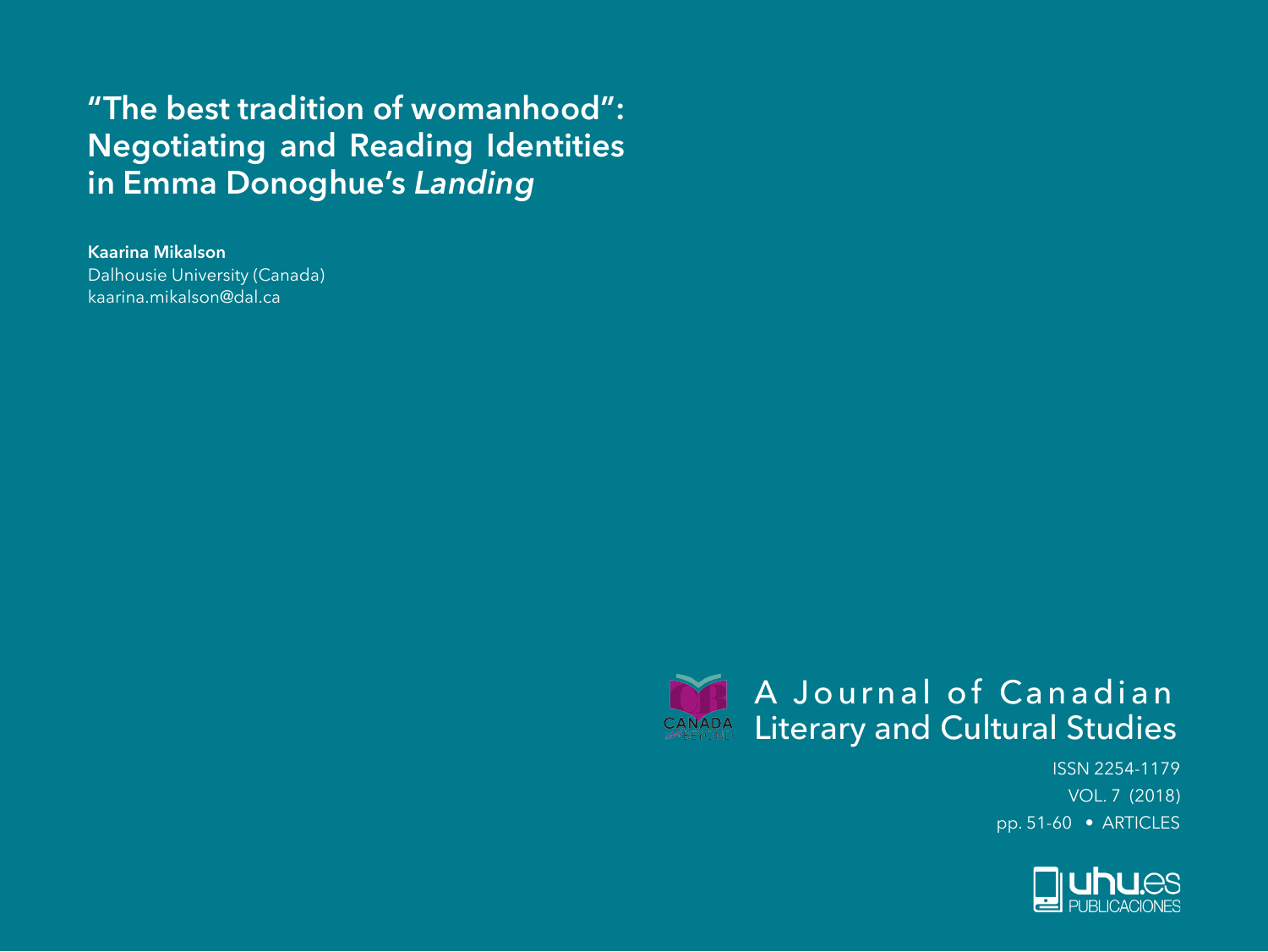#### SUBMITTED:

23/03/2017

## **Accepted:**

6/01/2018

### **KEYWORDS**

Canadian Literature; Irish Literature; Queer; Romance

# **Abstract**

This article reads Emma Donoghue's 2007 novel *Landing* as an intersectional romance. The novel's conflict emerges not only from the distance between the two lovers, the Irish flight attendant Síle and the Canadian curator Jude, but from several intersecting differences: gender identity, class, race, age, sexual orientation, and nationality. Specifically, this article lays out how Síle's nationality and sexuality are compromised through invisibility, and unpacks how her race and gender contri bute to this invisibility. While Jude is recognizably queer and Canadian, as a femme of colour Síle's identity requires more explanation and affirmation. Through *Landing*, Emma Donoghue examines how Síle can find happiness without compromising her identity as an Irish racialized femme.

# **Resumen**

F

Este artículo analiza la novela de Emma Donoghue *Landing* (2007) como romance interseccional. El conflicto argumental tiene su origen no solo en la distancia entre las dos amantes, la azafata irlandesa Síle y la gestora cultural canadiense Jude, sino en varias diferencias que se solapan: la identidad de género, clase, raza, edad, orientación sexual y nacionalidad. En concreto, este artícu lo analiza cómo la nacionalidad y la sexualidad de Síle son puestas en peligro por su invisibilidad, y explica cómo su raza y su género contribuyen a la misma. Mientras que Jude aparenta ser queer y canadiense, como mujer de color la identidad de Síle exige más explicación y afirmación. A tra vés de la novela, Donoghue articula cómo Síle puede encontrar la felicidad sin poner en peligro su identidad como mujer irlandesa racializada.

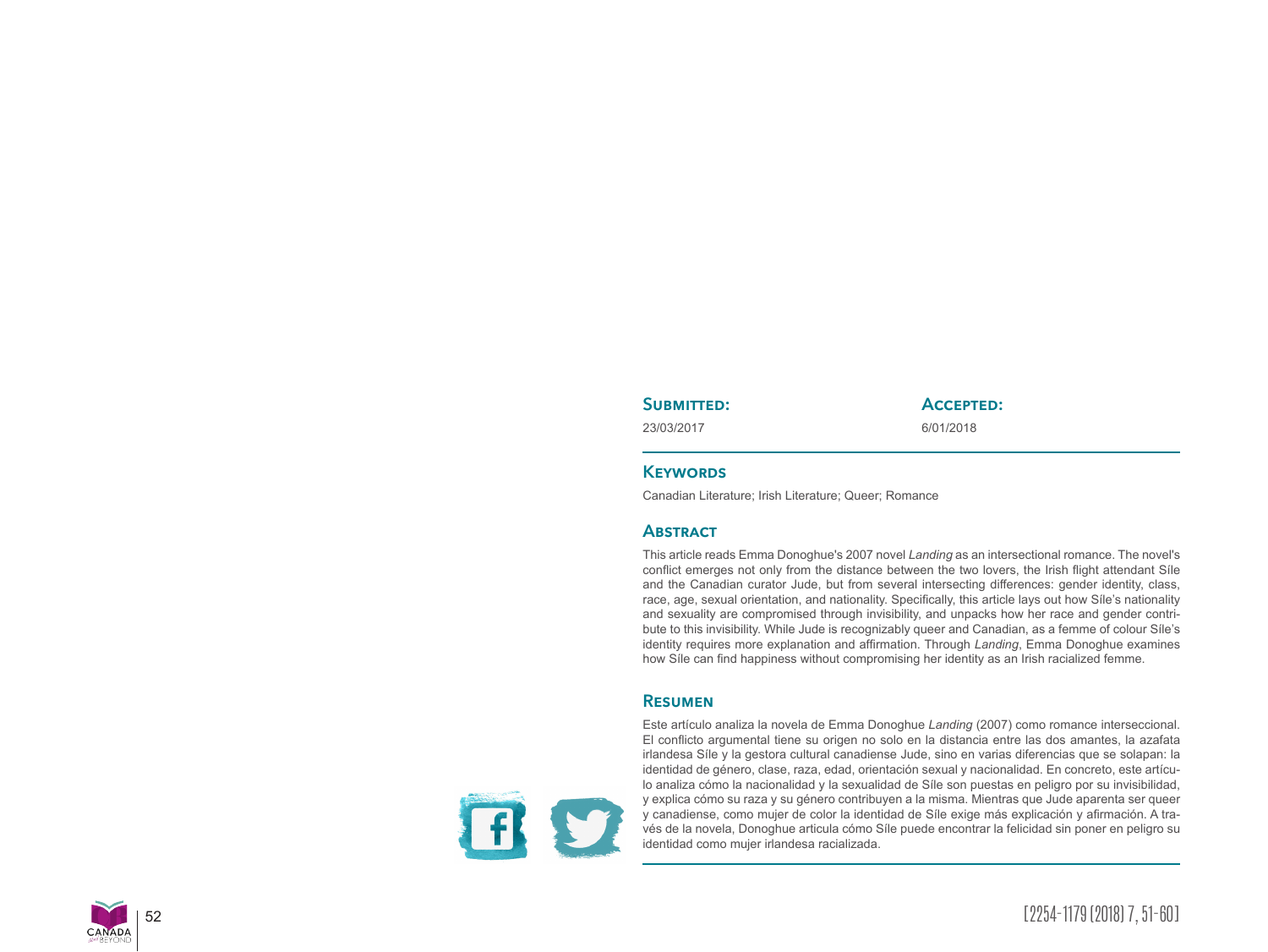Emma Donoghue's *Landing* (2007) follows the romance of Jude, a young archivist living in the small fictional town of Ireland, Ontario, and Síle, an Irish flight attendant based in Dublin. The women meet on a flight to England, and their relationship emerges over the course of emails, letters, and intermittent visits. It is not just physical distance that sets them apart, but a series of obstacles and differences: Jude is white, and Síle is brown, the offspring of an Irish father and Keralan mother; Jude has a limited income, while Síle owns her own home and has capital at her disposal; Síle is a lesbian in her late-thirties, while Jude is much younger and reluctant to label her sexuality; Síle has a long-term partner, Kathleen, and Jude has an intermittent relationship with Rizla, a man to whom she is still legally married. But the romance hinges primarily on the distance, compounded by time zones, borders, and plane fare. Ultimately, Síle weighs the decision of whether to commit to Jude by immigrating to Canada. Síle's friend Jael quips, "Women are still such suckers for self-sacrifice" (Donoghue, *Landing* 287). And yet, Jael's gendering of Síle's decision complicates the queer nature of Síle and Jude's relationship. In a romance between two women, how is it that Síle is called upon to "self-sacrifice"? Though scholar Emma Young argues that the novel's "lesbian relationshi[p] and migration" allows it to "interrogat[e] the queer possibilities of time and space" (108), the terms *lesbian* and *queer* fail to fully contextualize Síle's difficult choice.

*Landing* is not just a queer romance; it is an intersectional romance. Legal scholar Kimberlé Crenshaw coined the term *intersectionality* to account for how "the experiences of women of color are frequently the product of intersecting patterns of racism and sexism" (1243). Crenshaw has been clear that intersectionality applies to more than just race and gender, and that many factors, "such as class or sexuality" intersect to "shap[e] the experiences of women of colour" (1244-1245). In *Landing*, Síle's experience is shaped by race, class, gender, sexuality, nation, regional background (urban versus rural), and age. These issues intersect to create tension in the central relationship between Síle and Jude. This article focuses on four of these intersectional issues (though they are by no means discrete): race, gender, sexual orientation, and nationality. I unpack how Síle's queerness and Irishness are in tension with her gender and race. This pressure is applied externally: others fail to identify her as an Irish lesbian because she appears Indian/South Asian and heteronormatively feminine. In response, Síle bolsters her nationality and her queerness by participating in two legitimizing but restrictive identity structures: globalization and the butch-femme dynamic. She is a "global citizen," the quintessential figure of a contemporary, prosperous Ireland (Donoghue, *Landing* 128), and she is traditionally feminine, always bearing feminine accessories and make-up. At first, her relationship with Jude affirms these central aspects of her identity: she must be even more mobile to be with Jude, and she frames Jude as the butch that balances her own femme identity. But as the novel approaches Síle's migration to Canada, her reliance on transnationalism and binary notions of queerness undercut her other affiliations and needs.

This article lays out how Síle's nationality and sexual orientation are compromised through misreadings, and how her race and gender contribute to these misreadings. While Jude is recognizably queer and Canadian, Síle's identity requires more explanation and affirmation. Tina O'Toole reads *Landing* as critiquing Ireland through the queer/Irish diaspora, and Moira Casey argues that Síle embraces a (precarious) contemporary globalized Ireland. I will build on these arguments to analyze how Síle's investment in the butchfemme dynamic and her negotiations of globalization account for her femme invisibility and interrogated nationality. My theoretical framework draws on Aihwa Ong's work on citizenship, Sara Ahmed's work on queer mobility, and conceptualizations of femme identity. Scholarship on sexuality and literature in Ireland (Donoghue, Howes, Kilfeather) and Canada (Dickinson) situate *Landing* within discourses of queer nationality, and analyze how Donoghue is writing within a queer Irish tradition. Ultimately, the novel's ending offers a compromise that may seem like an overly simplistic happy medium, but also acknowledges the identity privilege that Jude holds, and how the two women can build a new life together that is comfortable for Síle. Through *Landing*, Emma Donoghue examines how Síle can find happiness without compromising her identity as an Irish femme of color.

## Identity Misreadings

Several times in *Landing*, preconceptions about sexuality and race are challenged when characters (mis)read each other. Casey notes that at their first encounter, Jude and Síle are "reading each other in terms of economic class, nationality, and sexual orientation" (69). In the novel, when Síle realizes that Jude's casually mentioned ex is a man, her "face heated up. Haircuts could be so misleading…So much for her ability to read people" (23). But Síle *is* a good reader; Jude is queer. The haircut works as a potential indicator of her queer identity, and it is read as such by Síle. Though after Jude admits that her haircut may be "a statement," she clarifies, "But I've had that since I was four" (Donoghue, *Landing* 72). This comment undercuts the efficacy of *reading* someone's identity through their body and presentation, as the hair is a facet of Jude's individuality, not just a function of her sexual orientation.

The practice of reading identity is even more tenuous when it comes to Síle, who is repeatedly misread. In her essay "Cé Leis Tú? Queering Irish Migrant Literature," O'Toole

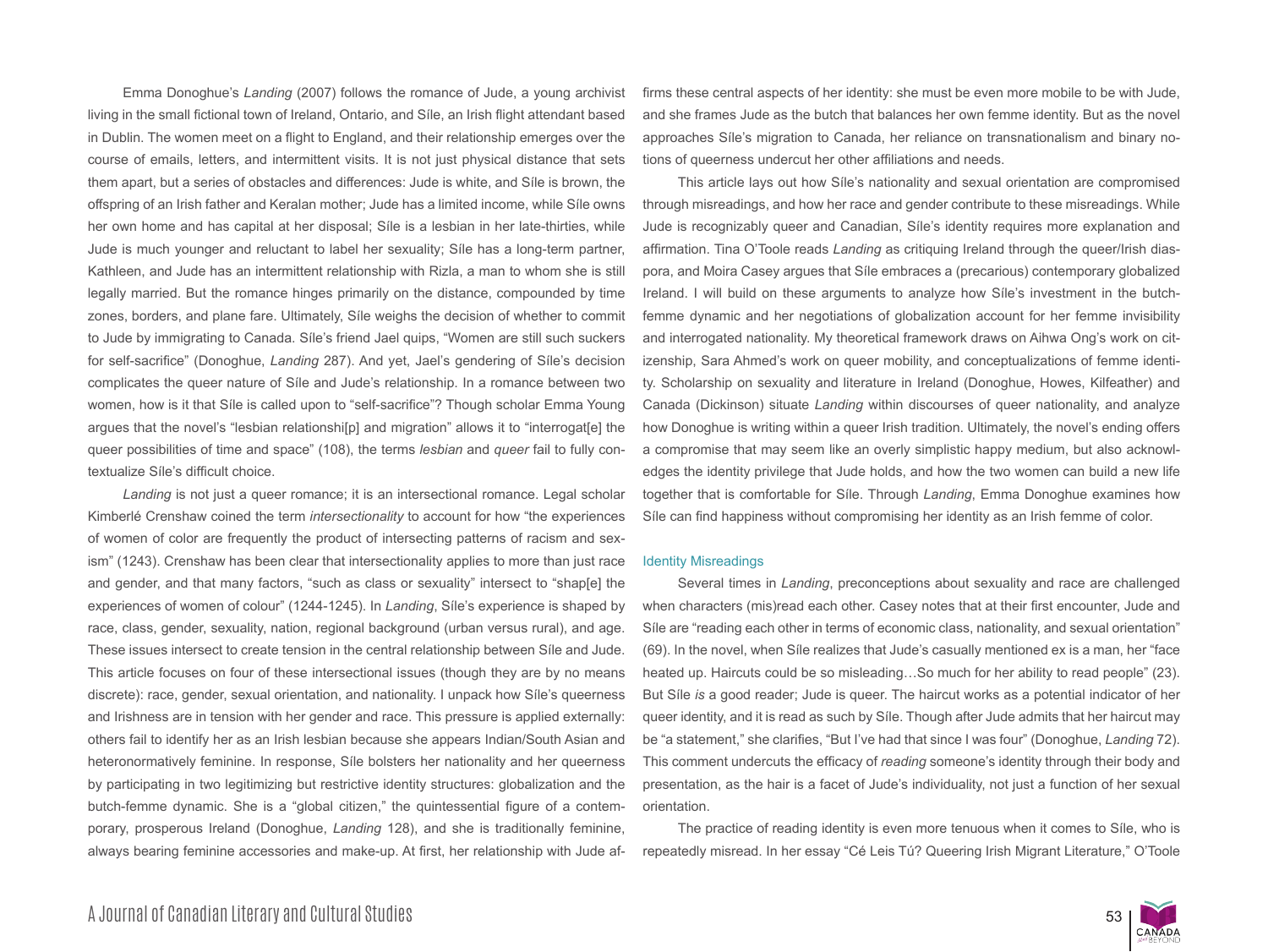notes: "The hybrid identity of the globetrotting Síle is the cause of several misidentifications in the text" (137). Síle is not readily identified as Irish and lesbian. Close readings of some instances of misidentification in the text demonstrate how these misreadings function through preconceptions of what an Irish/lesbian looks like, and how Síle copes with them.

Jude first sees Síle as "a South Asian woman in a green tailored suit of startling brightness" (Donoghue, *Landing* 10). The green suit marks both the airline and Síle's national affiliation, but Jude is still surprised when she reads the name tag: "Síle O'Shaugnessy, Purser. That didn't seem like an Indian name" (12). Despite the Irish name on display, Jude still makes the mistake of calling Síle a Brit, and Síle has to articulate that she is, in fact, Irish (16). The national markers of the suit, the name, and the accent do not successfully communicate Síle's Irishness because her race is hyper-visible. This scene is echoed in the bar in Ireland, Ontario. She is introduced as "Síle O'Shaughnessy of Dublin, Ireland," and Síle emphasizes this introduction, "her accent strengthening as she leaned over the bar" (131). Nevertheless, Dave the bartender "examine[s] the visitor more closely" before articulating his surprise: "I thought Rizla here must be pulling my leg, because you don't look Irish" (131). Once again, Síle must confirm her nationality in multiple ways so that it is not eclipsed by her race. Síle receives this judgment in good humor, but also pushes back against Dave's preconceptions: "And the funny thing is, Dave, I've been told I don't look like a lesbian, either" (131). Síle's witty response signals that she is used to being misread on these two fronts, and accustomed to being called upon to declare or explain her national and sexual status.

Though Síle seems good humored and comfortable identifying herself in both of these exchanges, it is clear that the categorization of Síle as South Asian or Indian fails to account for her lived experience. Her mother's homeland in Southwest India is distanced by her mother's death. Síle's experience is Irish: she is Irish in name, passport, and cultural and geographic history. Síle tells Jude that she has visited her family in Kerala, "but I still feel like an outsider there. If our Amma had lived to raise me and Orla I suppose we'd be cultural hybrids, but as it is we're just brown Irish" (120). And yet she stands out in the bar for "being the only South Asian face in the village" (131). She carries her race on the surface, and her Irishness must be exposed, articulated, and confirmed.

These experiences of misidentification, minor though they are, exist in relation to heavier judgments. Síle recalls "that feeling of being the only ethnics in town…You couldn't so much as pick your nose in case the neighbours jumped to the conclusion that *all you people pick your nose*" (124). From a young age, there is pressure to perform her race respectably, and to act as a representative of a culture with which she has limited contact. Later in the novel, she is misidentified as a new immigrant and "handed a flyer headed 'Ireland of the Welcomes,'" an organization she knows through her sister, Orla (247). Síle is "[d]arkly amused that she'd been targeted" –Donoghue's subtle pun on the word "darkly" interrogates how Síle's dark skin stands out and invites the flyer (247). Once again, Síle's response is one of humor: she is "amused" and makes a note to inform her sister about the organization's spelling error, not its racist distribution practices.

Síle strategically embraces her hybridity: if she cannot fit into a stereotypical white Irish nation, she can enjoy the privileges of globalization. She is ironically aware that she is "an avatar of contemporary Irish society" (O'Toole 34). She tells her girlfriend Kathleen that a passenger:

wanted to feature me in a piece on Ireland since the Celtic Tiger…Can't you just imagine? "Veteran crew member Síle O'Shaugnessy, chic at thirty-nine, tosses back the hip-length tresses she owes to her deceased mother's Keralan heritage"… Kathleen took it up. "People are just people, under the skin," laughs Indo-Hibernian Síle as she wheels her smart green carry-on across Dublin Airport's busy departures level."

"*Bustling* departures level."

"*Thronged* and bustling."

"Her soignée blond life-mate, Kathleen Neville…is a senior administrator in one of the vibrant Celtic capital's top hospitals" (Donoghue, *Landing* 34)

This exchange playfully interrogates how Síle can work as a symbol that confirms Ireland's progress. She is played up as exotically feminine — "hip-length tresses" — but her success and comfort speak to Ireland's tolerance of both race and sexuality (34). The imaginary article has her thriving in the airport, where Irish development and prosperity are described in increasingly emphatic terms: busy, *bustling, thronged*. Kathleen's success is also situated in a Dublin that is simultaneously Celtic and vibrant, with the term *vibrant* carrying the double meaning of racial diversity and prosperous gentrification. Casey reads Síle as "a type of transnational subject who has reaped many of the rewards of neoliberal feminism" (70). Though this exchange with Kathleen is humorous and speculative, it rings true to neoliberal multicultural discourse, and the ways it has shaped Síle's success.

But this success, partially a result —as Casey notes— of the Celtic Tiger, Ireland's economic boom (71), does not secure Síle's Irishness. Her jokes with Kathleen soon slide into a darker discourse about racist and xenophobic attitudes: her friend Brigid being told,

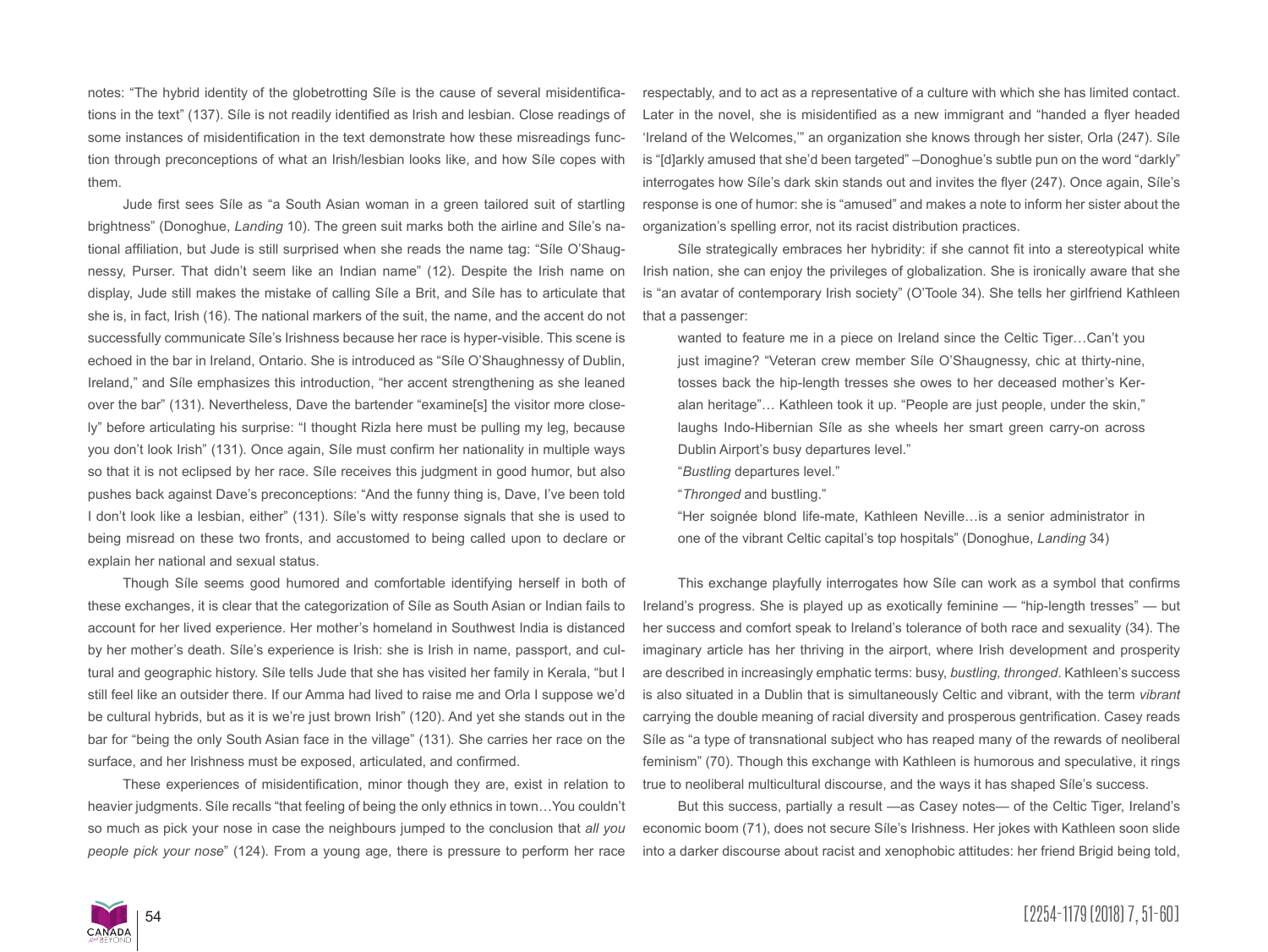aggressively and with a racial slur, to "Go home" (Donoghue, *Landing* 35). Síle brushes it off: "She and I had a laugh about it. You have to laugh" (35). Humor is clearly a way of coping with her and Brigid's racialized exclusion. In dialogue with Gayatri Spivak, Judith Butler plays on the expression "the state that binds" to think about national belonging: "If the state is what 'binds,' it is also clearly what can and does unbind. And if the state binds in the name of the nation, conjuring a certain version of the nation forcibly, if not powerfully, then it also unbinds, releases, expels, banishes" (4-5). This is useful in thinking through Síle's relationship to contemporary Ireland: she is the expression of progress, but she is also the expression of difference, and so is ultimately alienated from "a certain version of the nation" (5). She is the *global* in a globalized Ireland, the *multi* in the multicultural, the transitory in the transnational —she is dislocated from the nation itself. Though she was born and raised in Ireland, she is received both inside and outside the nation as a new arrival. When her Irishness is interrogated, so is her own strong history of belonging.

Síle copes with this interrogation of her Irish identity by constructing a loose relationship with the nation. Síle exhibits what Aihwa Ong calls "flexible citizenship", which refers to the cultural logics of capitalist accumulation, travel, and displacement that induce subjects to respond fluidly and opportunistically to changing political-economic conditions. In their quest to accumulate capital and social prestige in the global arena, subjects emphasize, and are regulated by, practices favoring flexibility, mobility, and repositioning in relation to markets, governments, and cultural regimes. (6)

She presents herself as mobile and cosmopolitan, and Jude quickly defines her in terms of nomadism: "you're a Rechabite…They were the one tribe of Israel who wouldn't settle down" (Donoghue, *Landing* 23). Síle embraces this nomadic identity: "*I happen to be based in Dublin but it could be anywhere really (well, anywhere with a population more than a million!), life being a moveable feast, to use the old Catholic phrase"* (62, emphasis in original). It is worth noting here that she understands herself to be nomadic, but a metropolitan nomad. When she describes herself as "flying free like a kite," it is clear that her string would be anchored in a large city, a place where she can shop, eat well, attend events, and drink the high-quality Italian coffee she loves (65). Her flexible citizenship hinges on access to capital and goods; though her race may bring her national belonging into question, at least she has the capital to disengage from the nation. Sinead Moynihan argues: "What distinguishes Síle and her friends from the people who frequent her sister's drop-in center is their class positioning, whereas most migrants are obliged to become mobile because of economic *necessity*, Síle and her friends are mobile because of economic *privilege*" (204). This economic privilege is apparent in the way her job allows her to visit Jude more often, but also in small acts of consumerism. When Síle is unable to bring luggage on a visit, she arrives looking "very presentable" because she made sure to buy some "duty-free makeup" (Donoghue, *Landing* 201). Ong notes that "[n]ew strategies of flexible accumulation have promoted a flexible attitude toward citizenship" (17). This flexible attitude also enables Síle to cope with her marginalization within a primarily white nation that does not always recognize and accept her. She spends only part of her time in Dublin, and she understands herself as *un*settled in empowering, economically liberating, and exciting ways.

Her relationship to her home nation mirrors, in some ways, her relationship to Kathleen. She does not fully live in Ireland, nor does she fully live with Kathleen. But cohabitation is not the only issue: Síle and Kathleen do not have sex, and their lack of intimacy parallels her apparent lack of intimacy with Ireland. Though she recognizes that their lack of sex sounds "like a disaster," she emphasizes that it does not bother her: "Oddly enough, she rarely thought about it. Her life was crammed with work and play, friends and films, weekends in Brighton or Bilbao" (Donoghue, *Landing* 75). She is too busy to be bothered by their lack of intimacy, and too busy to be bothered by the racism that doubts her nationality. She is regularly away from both Kathleen and Ireland, and this distance allows tensions —sexual, racial— to go unresolved. Her growing connection to Jude makes this lack of intimacy a more pressing issue, as it means that she is away mentally as well as physically: "She'd made the mistake of thinking that dinners out and traffic jams were her real life, and this connection with Jude was just a transitory preoccupation. But now she saw that she'd been living onscreen, sentences swallowed and sung back and swallowed all over again" (100). Her Canadian connection reveals that the looseness of Síle and Kathleen's relationship is not a benefit, but "a strange disassociation" (100). Ultimately, her relationship to Jude also forces her to re-negotiate her "strange disassociation" with Ireland as well (Donoghue, *Landing* 100).

#### Femme (In)visibility

Returning to the scene at the bar, Donoghue highlights Síle's race but also her gender performance: "Síle crossed her legs seductively, despite the borrowed snow boots, and smiled up at him. In her bright skirt and beaded Rajasthani jacket, she stood out against the comfortable casuals the locals were wearing, quite apart from being the only South Asian face in the village" (131). Síle's race is not the only thing that makes her stand out —her femme style is different and notable. In "A Fem(me)inist Manifesto," Lisa Duggan and Kathleen McHugh write that the "fem(me)…makes a scene, an entrance, an

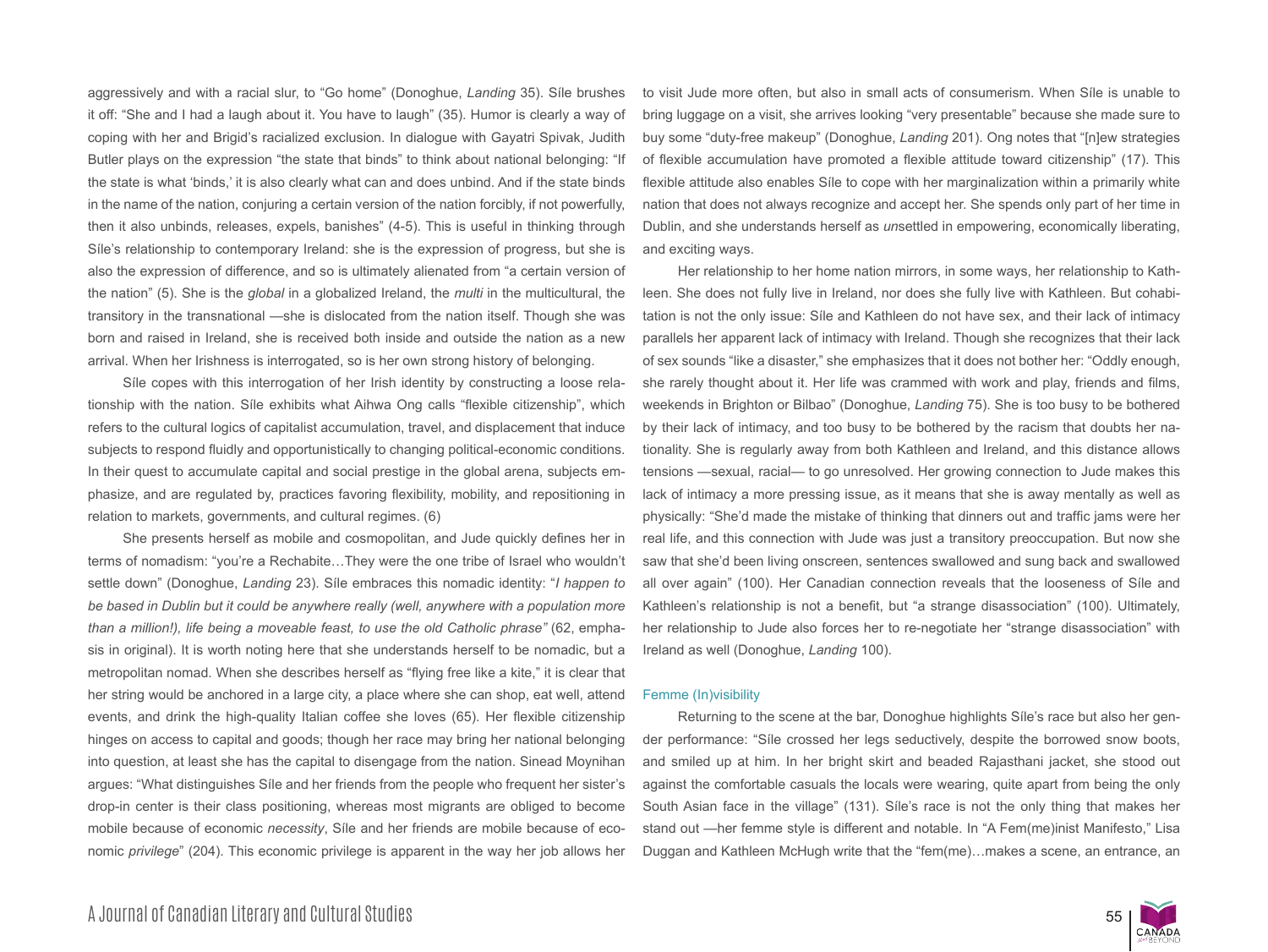appearance—she steals the show (she *is* the show) of difference" (165). Síle is described in feminine terms and through feminine accessories, starting from the first time Jude meets her: "Her snaky black braid was long enough to sit on...She wore expensive perfume; a gold choker swayed away from her throat" (12). On her visits to Jude, there is more evidence of her interest and investment in fashion and make up: "She put on a brown suede skirt, a silk sweater, and an angora shrug—a word Jude had never learned till today, and couldn't imagine using in conversation. From the Aladdin's cave of her suitcase she took out a quantity of gold jewelry; on anyone else, it might have looked too much" (123). During the trip without luggage, even after she acquires duty-free makeup, the disruption in her femme routine is a challenge: "Later, Síle had to remove her makeup with moisturizer and toilet paper. It was quite fun, all this improvising, though she couldn't imagine getting through the whole week without shopping" (209). Síle is committed to certain feminine practices, which bolster my reading of her as a femme.

And yet, the term femme is not used once during the whole novel. In contrast, the term butch is used three times, always to describe Jude. The first time is in Jude's recollection: "She used to have a sort of quiet about her that some found enviable, others irksome; 'the butch gravitas thing,' a girlfriend had called it" (47). Síle uses the word twice more. Jude expresses her emotional stress by saying "I felt like hammering a nail through my hand," and Síle cringes at this description: "Ouch! Even your metaphors are butch" (108). Later, when Jude is "still carrying the bag instead of wheeling it," Síle observes: "this was butch bordering on ridiculous" (113). There are subtle ways that Jude's appearance is described in masculine or butch terms: her short hair, her loose clothing, and her engagement in physical labor. But she does not explicitly identify herself as butch. It is worth nothing that this reading of Jude's gender comes mostly from Síle—perhaps as a femme, Síle is invested in using the term butch and so building a recognizably queer partnership.

The presence of the term butch and the absence of the term femme parallels the issue of visibility/invisibility for queer women. Elizabeth Galewski argues: "the butch has often come to be seen as the queer women's community's most effective political actor. Considered visible, public, and distinctive, the butch has come to signify queer" (284). In contrast, queer women who present as femme are less visible, blending in as they do to heteronormative assumptions of femininity. Amber Jamilla Musser explains femme invisibility and how it is contested through butch-femme relationships:

While sexual identity is visible only relationally, normative assumptions link gender performance to sexuality. This produces confusion when it comes to the femme, whose performance of femininity is assumed to connect her to heterosexuality…While the visibility of identity is a complicated negotiation for all, what marks the femme's struggle is the attempt to make her queerness visible while adhering to conventional gender norms. (56-7)

Just as her skin color renders her Irishness less visible, Síle's femme-ness renders her sexuality less visible; recall her comment to bartender Dave that she's "been told I don't look like a lesbian, either" (131). Jude never has to come out, and she suggests that her butch haircut may have done some of this work for her (72). In contrast, Síle has to come out regularly, including to strange men in bars. The language of the novel makes butch explicit, but leaves femme unspoken, only silently visible when Síle's feminine appearance and sexuality are fully articulated.

Síle's invisibility as a femme is compounded by a history of lesbian invisibility in Ireland and Irish literature, as noted by Donoghue in her article "Lesbian Encounters." Donoghue describes how male homosexuality is recognized through legislation, but lesbianism is not: "the Irish state is not inclined to make us visible even by mentioning us in its laws" (1090). This is a form of oppression still being worked through: "As we come out of our various closets and make ourselves visible in Irish culture, many of us face worse things than invisibility…but invisibility is perhaps the most debilitating. As Irish women who love women, we have been like faces looking into a mirror and seeing nothing" (1090). Her description of the mirror has resonances in *Landing*; after Síle does her best to read Jude's sexuality, and in turn be read as queer, she walks through the airport: "She glanced in every mirrored surface she passed" (Donoghue, *Landing* 27). Within the public space of the airport, where Síle's sexuality may be invisible to a (hetero)normative gaze, she recognizes herself, again and again. On a personal level, she can combat her invisibility. But on a public and social level, she still needs to account for other's heteronormative assumptions.

Mirrors make an appearance in "A Fem(me)inist Manifesto" as a part of femme identity and (self)recognition: "Mirrors are not pools in which [the femme] drowns; they are the instrument or metaphor of her essential irony" (165). Though Síle can, and must, recognize herself in a world that cannot fully see her, there is an irony in how she over- or misreads Jude as butch. Musser expands on how femmes become visible when paired with a butch lesbian:

Generally, femmes are made visible as queer women when they are seen as part of a couple. Historically, femmes have been most recognized when paired with butches, whose overt masculinity marks the relationship as legibly sexual, partly because the butch-femme dynamic is assumed to recall heterosexual

56 [2254-1179 (2018) 7, 51-60]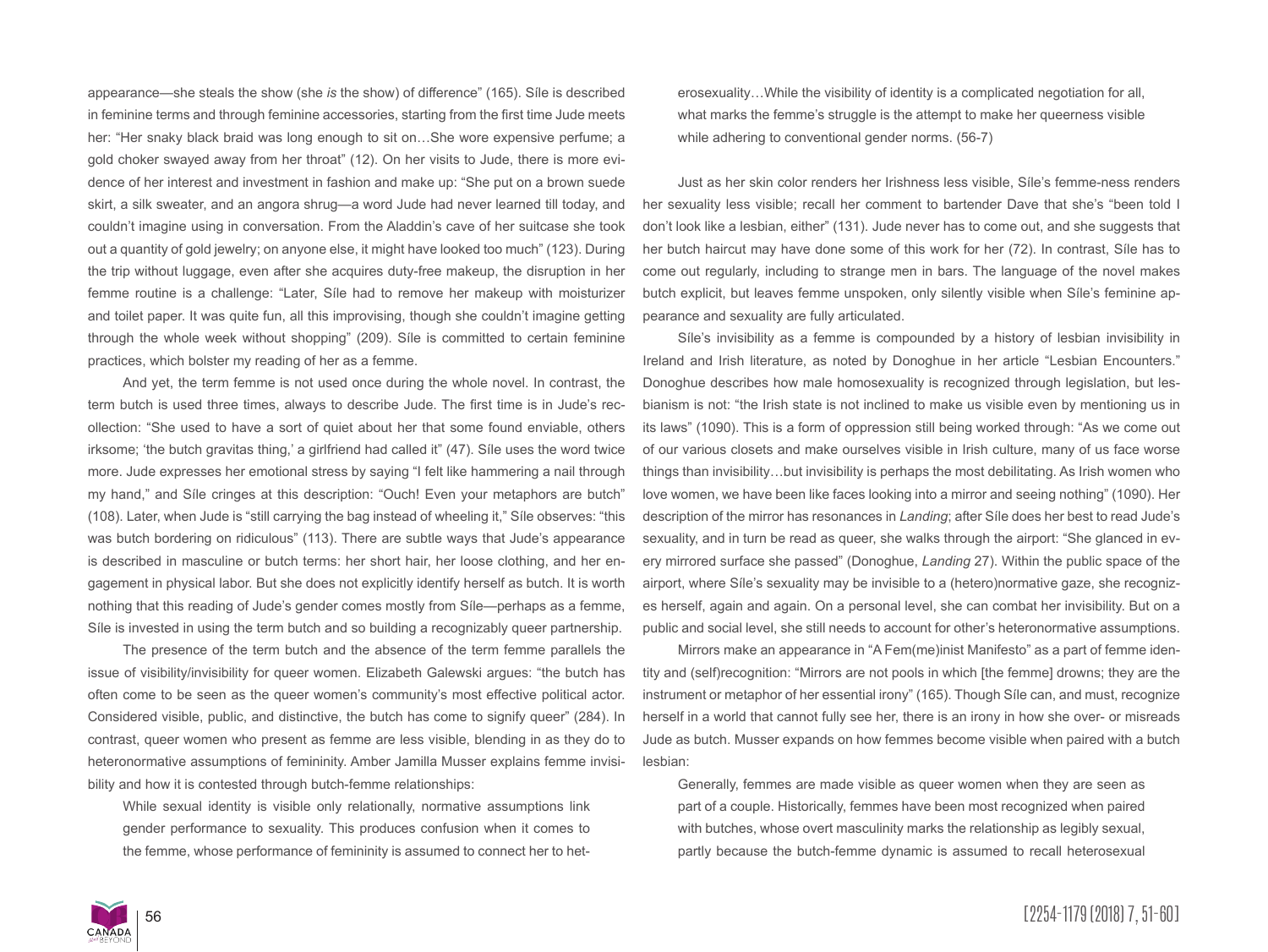norms of attraction. By making explicit the sexual economy that she is part of, the butch's presence makes the femme recognizable as something other than heterosexual. (56)

When she is coupled with Jude, Síle's sexuality is confirmed. She does not need to out herself; her status in the butch-femme dynamic accomplishes this for her. This visibility is apparent through scenes of discrimination. There are no scenes in which Síle experiences discrimination alone, but when she walks around Dublin with Jude, they are subject to hostile commentary. When they kiss on the street, "drunken lads started making mwahmwah sounds…Now one of the guys was pretending to puke" (186). Later, children jeer them at: "Are yiz lezzies?" (191). Jude is uncomfortable but notes of Síle: "You don't seem to let it bug you" (191). Certainly, Síle could be subject to harassment on her own —there are hints that she faces it at work, where coworkers are more aware of her personal life but it is only explicit when she is paired with Jude (Donoghue, *Landing* 86). For Síle, to be seen, even by a hostile eye, is to be acknowledged.

Though this butch-femme dynamic is legitimizing for Síle, it is also exclusionary. It involves reading Jude in a particularly masculine way, even though Jude embraces some traditionally feminine practices, including cooking and sewing. The butch-femme dynamic can function as a binary that excludes forms of gender and sexuality that do not fit. Siobhán Kilfeather describes the place of binaries in Irish literature on sexuality:

For much of the last three hundred years writing about sexuality in Ireland has also been a mode of writing about binary oppositions—native and settler, English and Irish, nationalist and loyalist, Catholic and Protestant, man and woman, landed and landless, legal and illegal, old and young. Those oppositions have not dissolved in the last thirty years, but a confidence in essential differences has been shaken and while the oppressed —including many lesbian, bi-sexual and heterosexual women— continue to find a use for a strategic essentialism, there is also new awareness both of other previously overlooked binaries straight and gay, Traveller and settled, for example— and of the ways in which people situate themselves in a variety of sometimes conflicting loyalties. (1041)

Síle, as a marginalized figure, finds affirmation in the "strategic essentialism" of butchfemme and gay-straight (Kilfeather 1041). But this is not the only expression of queer in the novel. Síle's attachment to this essentialism is apparent in her hostility towards bisexuality. Síle's friend Jael and Jude can both be understood as bisexual characters, and Síle

is explicitly uncomfortable with this. When Síle asks Jael "why [she] went off women?", Jael is a little surprised at this question, asking "Did I?" (196). She goes on to call herself "a has-bian," contributing to Síle's assumption that she left her queer identity behind her when she married Anton (196). But when Síle asks, "So you didn't actually stop fancying them?" Jael confirms, "I didn't stop fancying anything" (196). Her feelings for women were not eclipsed by her commitment to a man (this is doubly affirmed in Jael's affair with Catriona). But even though Jael affirms her persistent queer-ness, Síle still places it in the past tense: "You were a nasty lesbian" (197). Síle struggles to understand how Jael can be both queer and committed to a man, because it is disruptive of the gay-straight binary that she finds validating.

Síle's investment in the gay-straight binary is a source of tension in her relationship with Jude. When Síle learns that Jude is still married to Rizla, she expresses her hurt by policing Jude's sexual identity: "I thought you were a dyke. So you're still bi, is that what you're telling me?" Jude contests this labeling: "Those are your words" (137). To use Kilfeather's terms, Síle is uncomfortable with how Jude's bisexuality leads to "conflicting loyalties" (1041). This is more about Síle's identity than Jude's. Berlant writes: "Identity is marketed in national capitalism as a property. It is something you can purchase, or purchase a relation to. Or it is something you already own that you can express: *my* masculinity, *my* queerness, for example (this is why bisexuality has not made it fully into the sexual star system: it is hard to *express* bisexuality)" (Berlant 17). Síle has invested heavily in lesbian identity, and to recognize that identity is just one construction among many is difficult.

And yet, while Síle embraces the freedom of her nomadic lifestyle, this same freedom is used by those around her to challenge rigid notions of sexuality. When Jude expresses discomfort with the gay-straight binary, suggesting it is a form of societal bullying, Jael picks this up with a travel metaphor: "And god help you if you fancy a trip across that border" (229). Síle's friend and coworker Marcus describes love as a form of travel: "Having your big adventure, making landfall on a mysterious island" (85). He calls the travelling lifestyle that he has left behind and that Síle still inhabits "[a]n unnatural lifestyle" (83). The term unnatural could—and has—been applied to queer lifestyles. Though Marcus uses it casually, it prods at the ways that Síle remains unsettled and resistant to heteronormative notions of success and happiness. Emma Young argues that in *Landing,* "Donoghue challenges the prescriptive understanding of 'roots' and 'routes' as binary opposites in order to liberate the individual's identity" (112). Building on this, I will conclude by looking at how Síle's personal context —specifically the story of her mother— challenges the ways she navigates these many binaries, and helps her recognize her many personal affiliations.

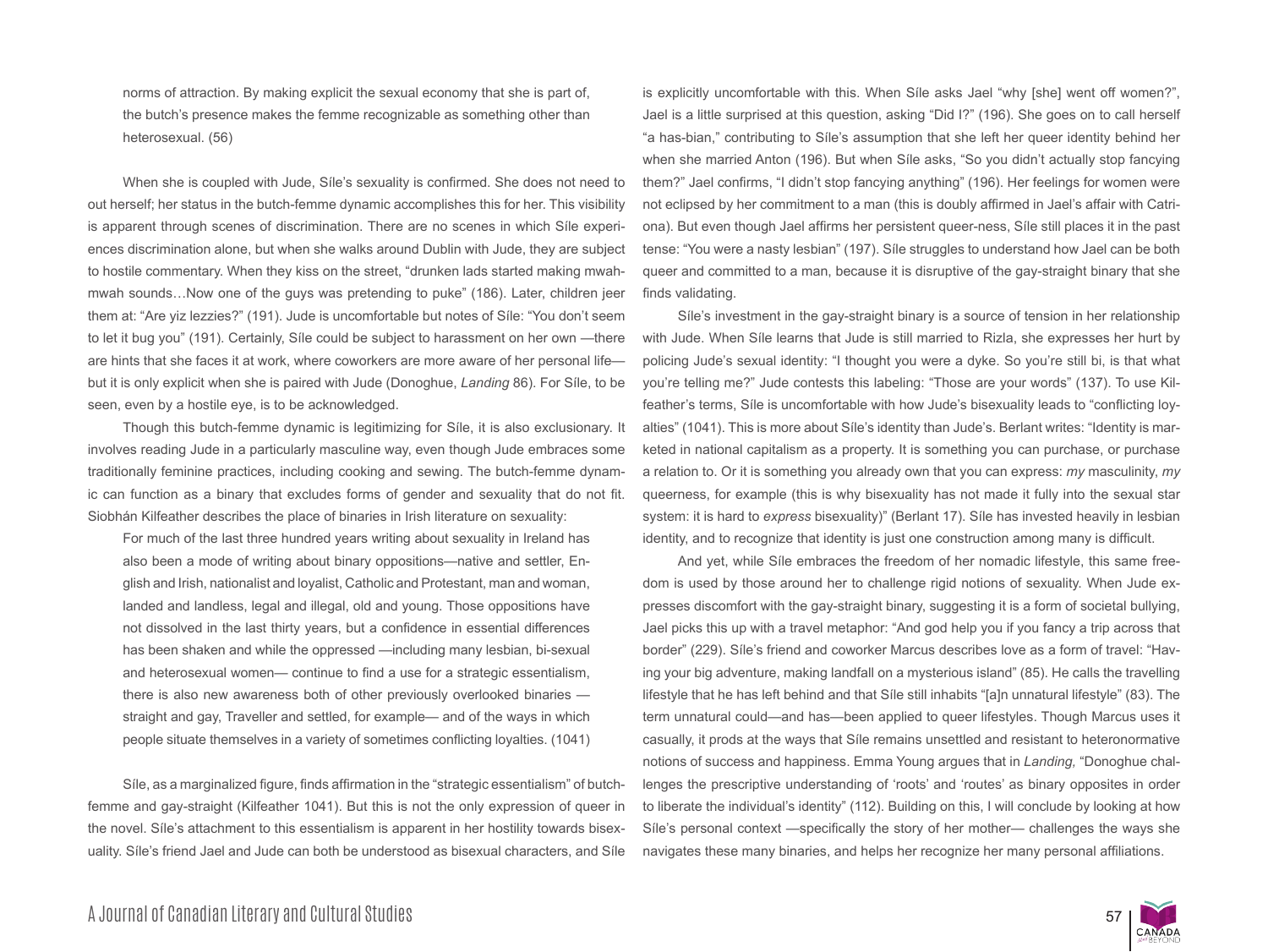### Feminine Self-Sacrifice

Eventually, Síle makes the decision to settle. As her love of Jude grows, her nomadic lifestyle begins to chafe. On yet another flight, she waits

for the familiar rush in the stomach, the pure sweet liftoff as gravity was shed. But it didn't come. They were in the air and Síle didn't feel bliss. Only a craving not to move anymore, not to go anywhere anymore. She felt as if she'd suddenly forgotten how to have an orgasm. (245)

Her disillusionment with travel is articulated in intimate, sexual terms, as if she is falling out of love or lust with the "unnatural lifestyle" that has been so central to her identity (Donoghue, *Landing* 83). She desires settlement, and soon after that she decides to settle in Ireland, Ontario with Jude.

But her decision to migrate becomes brutally unsettled by a discussion about the immigration of her mother, Sunita. Síle's sister Orla reveals *her* narrative of Sunita's death: that she committed suicide because her commitment to her husband and to Ireland was too much to bear. The compromise that Sunita made was a profound compromise of self, and Síle seems doomed to repeat it:

She wanted to wail aloud for Sunita Pillay, glamorous Air India stew, who'd swapped everything she's known for a rain-green Dublin suburb: followed her man, gone into exile, surrendered her country and family and friends in the best tradition of womanhood. Who'd done it all for love, and discovered that love wasn't enough to live on after all. (311)

The phrase "the best tradition of womanhood" recalls an advertisement that Jude recovers from the archives and sends to Síle:

#### Urgent!

Thousands of nice girls are wanted in Canada. Tens of thousands of men are sighing for what they cannot get —Wives! (194-5)

The message here, though meant lightly on Jude's end, is that Síle will participate in a long female tradition of self-sacrifice for her masculine-of-center partner. And though she may jokingly identify with this female tradition, it does not ring true to her queer experiences of femme. In her viral "Femme Shark Manifesto," femme of color Leah Lakshmi Piepzna-Samarasinha insists that "FEMME IS NOT THE SAME THING AS BEING OUR MOMS" (n.p., capitalization in original). This declaration bites back at the elisions between

femme and idealized notions of submissive femininity. In her grief for her mother, Síle recognizes that she is participating in a heteronormative pattern with a high price. She reacts by hesitating long enough to miss her flight to Toronto, essentially putting off her move to Ireland, Ontario and instigating a renegotiation of her relationship with Jude. She cannot recreate her mother's love and her mother's tragedy.

This identification between Síle and her mother shatters the straight/gay (or queer) binary in significant ways. Sara Ahmed critiques how queerness is often idealized as "*freedom from norms*. Such a negative model of freedom idealizes movement and detachment, constructing a mobile form of subjectivity that could escape from the norms that constrain what it is that bodies can do" (151-52, emphasis in original). But this "idealisation of movement," Ahmed continues,

or transformation of movement into fetish, depends upon the exclusion of others who are already positioned as *not free in the same way*…Indeed, the idealisation of movement depends upon a prior model of what counts as a queer life, which may exclude others, those who have attachments that are not readable as queer. (152, emphasis in original)

Just as Síle has idealized her mother's migratory love for her father, queer theories can idealize freedom in ways that undermine real, lived attachments. And this is when Síle's flexible citizenship comes into question. Aihwa Ong writes that "[f]lexible citizenship is shaped within mutually reinforcing dynamics of discipline and escape" (19). While Síle has long used mobility as a form of escape from (hetero)norms and racial norms, in the final chapters of the novel her decision to immigrate becomes increasingly shaped by immigration policies, familial attachment, and employment opportunities, which closely follows Ong's formula that "travelling subjects are never free of regulations set by state power, market operations, and kinship norms" (19-20).

#### Finding Cosmopolitan Compromise

What becomes clear in the final section of the novel is that Síle's relationship to Ireland, and to Dublin specifically, is not as casual or distant as she suspected. There is an intimacy there, and she moves through the city acknowledging the physical spaces through which she knows herself: "every corner was a touchstone. Would Dublin miss her at all, she caught herself wondering?" (Donoghue, *Landing* 301). She realizes that her citizenof-the-world identity was not so real, after all. Berlant discusses the way "[t]ransnational capital and global media produce subjects and publics that are no longer organized around

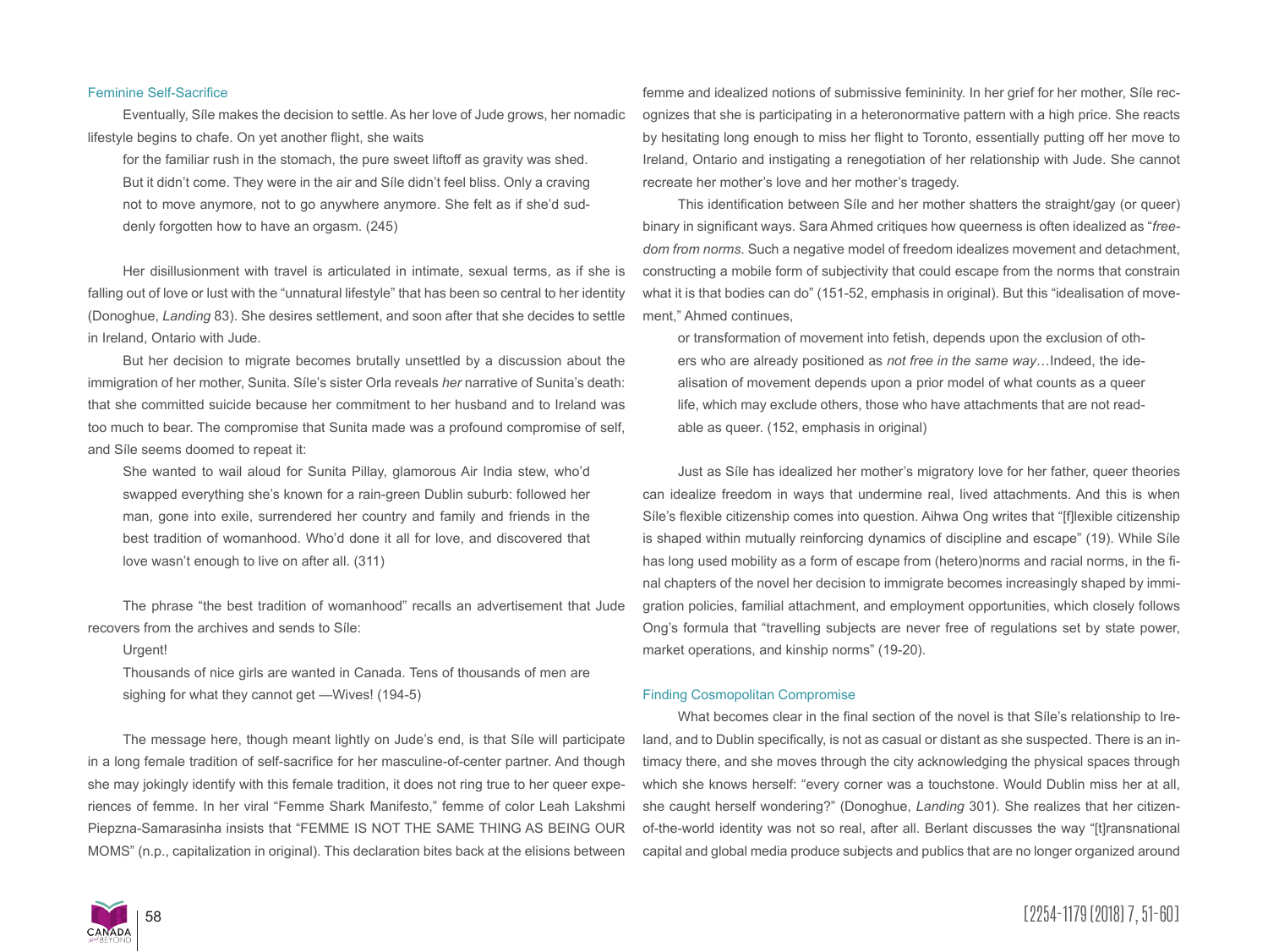the politics of representation within the confines of a single state," such that "the notion of a modal person who is a citizen with one pure national affiliation and loyalty to only the place she or he currently lives markedly underdescribes the experience and political struggles of persons across the globe" (13). On the surface, this rings true for Síle, who is a product of intercultural romance and a world traveler. But Berlant goes on to trouble the implications of this globalized citizen: "But this does not mean that states are not still powerful political agents, or that the ideology of nationhood has become enervated, the faint howling of an archaic dream of democratic legitimation. Indeed, it is precisely under transnational conditions that the nation becomes a more intense object of concern and struggle" (13). On a practical level, this means that citizen-of-the-world Síle still needs to contend with the bureaucratic process of immigration, so as to implicate herself legally in Canada. On an affective level, it means that when she prepares to leave Ireland, Dublin becomes a site of intense personal struggle. She suddenly recognizes herself as a Dubliner, and has to contend with the repercussions this identity will have for her future.

Síle's friend Marcus frames her attachment to Dublin as a form of *heimat*: "And besides, you're Irish through and through…It's your setting, your frame. You're a Dub…This dirty old town is your, what's the German word, your *heimat*" (282). In his book *Heimat: A Critical Theory of the German Idea of Homeland*, Peter Blickle expands on this term. Loosely, it is a term for "homeland, home, native region" (Blickle ix), but he notes that German speakers "somewhat uneasily and without being able to define it exactly, […] will admit to reserving a place for Heimat among such terms as *self, I, love, need, body,* or *longing*" (Blickle 4, emphasis in original). Once again, a relationship to a place is described in intimate terms of desire—so intimate, that it cannot be articulated as fully outside of the self. Simultaneously, *heimat* can be an exclusionary term, and has been used "by at least some of those responsible for xenophobia driven attacks on foreigners in many German cities" (Blickle 6). When applied to Síle, the term seems to uncover how complicated her relationship to Dublin and to Ireland is. She has a sense of belonging, but this sense is often interrogated by others, either on the superficial level on which she is seen as primarily Indian or South Asian, or on the antagonistic level when she and people like her are judged and told to go home. Her *heimat* is not as simple or as clear as that of her father, or perhaps even that of the British-born Marcus, who embraces Ireland as an adopted home, but as a privileged, if gay, white man. *Heimat* is valuable in articulating what Síle loves or needs from Dublin, and what she would not have access to in Ireland, Ontario. The novel's final compromise —Toronto— acknowledges and accounts for what Síle loses in leaving behind her *heimat*.

As the novel draws to a close, Síle weighs two unsatisfying options: staying in Dublin and thus being without Jude, or moving to rural Ontario and thus being without a cosmopolitan community, with *community* expressing both a diverse/racialized community and the personal community of family and friends. The first option follows a tradition of unsatisfying compromise in Irish queer literature. Marjorie Howes writes that, in an Ireland where traditionally "sexuality meant married, reproductive heterosexuality…many [authors] emphasize self-censorship and the internalization of social constraints. The most common sexual tragedy…is the tragedy of the character who voluntarily renounces sexual happiness or is unable to embrace it when it is offered" (924, 929). Strong though Síle's relationship to Dublin may be, settling in Dublin comes at the price of her sexual and romantic happiness.

The second option, committing to a rural lifestyle and finding a place within Jude's existing life, is unsatisfying because it denies so much of Síle's identity. I have argued that Síle is struggling with her own experiences of invisibility and hyper-visibility. Moving to a village where she is "the only South Asian face" is returning to an experience of her youth, to "that feeling of being the only ethnics in town" (Donoghue, *Landing* 131, 124). It has taken most of her lifetime for Ireland to move beyond this and reach a point where "compared to the women in chadors [Síle] hardly look[s] foreign at all" (35). Toronto offers even more comfort than Ireland: "Toronto was full of Indian and Sri Lankan and Bangladeshi faces; it was the first time in years that she'd felt so visually unremarkable, and the effect was oddly relaxing" (250). Toronto offers this newfound comfort of visual and visible diversity, as well as many economic opportunities for Síle and Jude, all the amenities of a large city that are central to Síle's life, and an international airport that keeps her clos*er* to her community in Dublin. It is a compromise, one that affirms Síle's identity and needs in many ways, and allows her to preserve old communities and even participate in new ones, both ethnic and queer.

In his book *Here is Queer: Nationalisms, Sexualities, and the Literatures of Canada*, Peter Dickinson attempts to answer Northrop Frye's looming question of Canadian culture —where is here? — through queer discourse, leaning heavily on the well-known Queer Nation chant "We're here, we're queer, get used to it" : "'Queer,' as an inclusive term, an expansive signifier, a transitive word with linguistic roots, as I have come to discover, in reaching 'across' boundaries, in standing 'athwart' various social communities, would seem especially suited to negotiating the distance between 'here' and 'we're'" (Dickinson 38). *Landing* is the story of two women falling in love, and then negotiating where the *we* of their relationship can happen. For Síle, this is an intersectional dilemma, as she grapples to affirm and sustain her identity as more than Jude's lover: her identity as Irish, as a person of color, as a lesbian, as a femme, as a nomad, as a daughter, sister, friend, and as